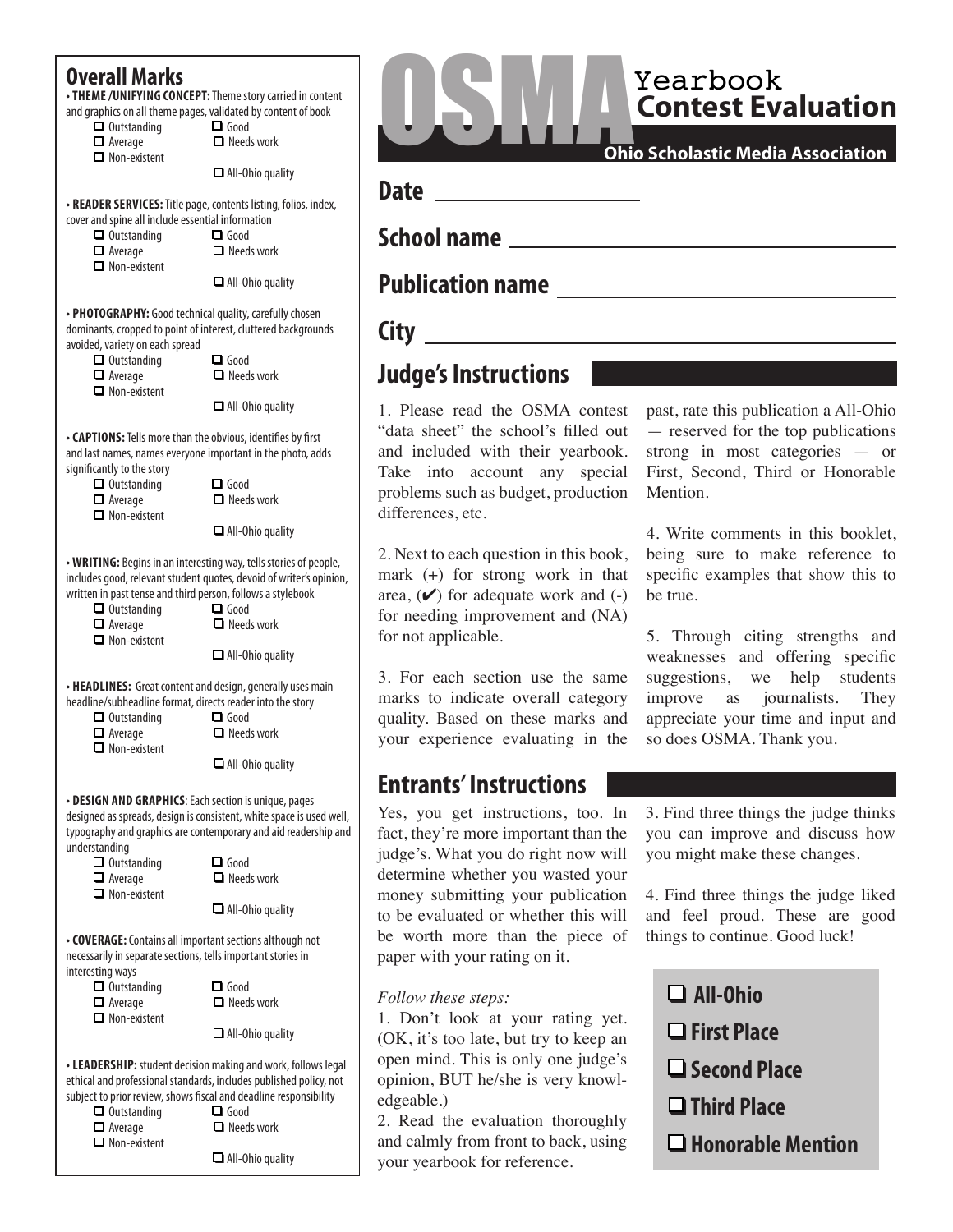# **Find Figure 1 Galaxy Concept 1 Galaxy Concept 1 Galaxy Concept 1 Galaxy Concept 1 Galaxy Concept 1 Galaxy Concept 1 Galaxy Concept 1 Galaxy Concept 1 Galaxy Concept 1 Galaxy Concept 1 Galaxy Concept 1 Galaxy Concept 1 Gal**

### *Comments:*

*The use of a theme and spin-o*f*s as a means to unify the book is still very much new school. While themes have become more sophisticated and the ways of carrying them through the book have expanded, the basic catchphrase themes are still the mainstay of most books. However, many sta*f*s are experimenting with a conceptual theme or chronological format carried through with unifying elements such as logos, typography, artwork, even textures. Regardless, the idea is to unify the various parts of the book into a coherent whole that shows how this school, this year was unique.* 

 $\Box$  Does the book have a unifying concept? A theme, a graphic, a logo, spin-offs or similar devices should create an impression of unifcation. If there is a verbal theme slogan, is it designed as a logo and is its design consistent every time it is repeated?

 $\Box$  Does the unifying concept appear on the cover (front and/or back), endsheets, title page, opening and closing section and divider spreads? Is the design clearly a visual package, using graphics and typography in a consistent way?

 $\Box$  Is the unifying concept simple, clear and well-conceived, easily identifiable and relevant to the students?

 $\Box$  Does the design chosen for concept pages present a distinctive look, leading the reader logically through the book?

 $\Box$  Do the photographs on the theme pages visually advance the theme concept by adding to the story? Are they exceptional in quality, contrast, variety and content?

 $\Box$  Is the theme copy specific, detailed and does it reinforce the unifying concept through detailed examples, quotes and presentation?

 $\Box$  Do captions on the theme pages answer the important reader questions and supplement the information provided in the copy rather than repeating information? Is the design well thought out and does it ft with the theme design?

 $\Box$  Are headlines on the theme pages distinctive? Do they have a unique type design and are they written to provide key information and pull readers into the content?

 $\Box$  Is the theme relevant and meaningful and does it fit this year for this school rather than being one that could fit any school any year?

 $\Box$  Does the theme seem real and relevant rather than forced?

 $\Box$  Does the theme reflect the maturity and sophistication of today's teenager?

Theme story is carried through in content and graphics on all theme pages. Theme story is validated by content of book. Copy is specifc and detailed and includes student voices. Sidebars and secondary coverage play an essential part. Typography and graphics help unify the book.

| $\Box$ Outstandinc |
|--------------------|
|                    |

q Outstanding q Good  $\Box$  Average  $\Box$  Needs work

 $\Box$  Non-existent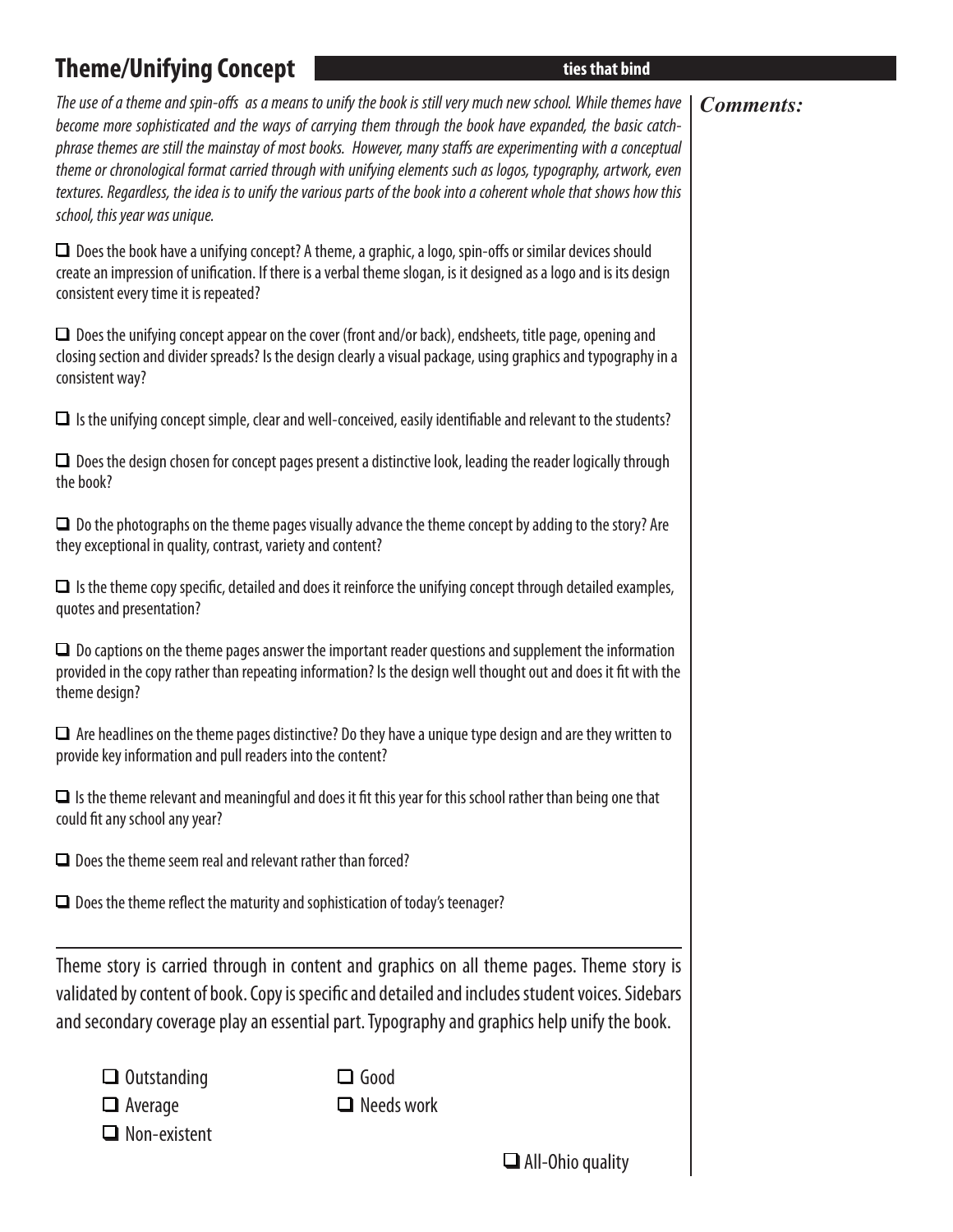### **3FBEFS4FS AFBIFS AFBIFS AFBIFS AT A STATE STATE STATE STATE STATE STATE STATE STATE STATE STATE STATE STATE STATE STATE STATE STATE STATE STATE STATE STATE STATE STATE STATE STATE STATE STATE STATE STATE STATE STATE STATE**

### *Comments:*

*Sta*f*s can make using the book easy by providing reader essentials like table of contents and an easy-to-use index. Avoid naming sections to re*f*ect the theme without telling the reader what section it is. The index should be complete — including every person named or seen in the book, all clubs, organizations, teams, advertisers and story topics. Some things may seem obvious — like having the complete name of school and address on the title page, but it is essential.* 

 $\Box$  Does the book include a title page, providing the name of the book, the name of the school, the complete school address, phone number and the volume number in an easily readable design?

 $\Box$  Does the title page provide the reader with extra information such as the school's current population, athletic conference and other pertinent data (such as a web page or e-mail address)?

 $\Box$  Does the book provide a contents listing that includes main section dividers and includes the beginning page number for each of the book's sections?

 $\Box$  Does the book contain a complete index listing every student, teacher, spread, advertiser, story topic and other relevant information?

 $\Box$  Does the book include folios on every spread? Are they placed consistently for easy reader use? Does the folio tab provide content that helps the reader, such as including the section and spread content? (This will also help the staff create a more complete index.)

 $\Box$  Does photography enhance the reader service pages?

 $\Box$  Is the name of the book and the year on the cover and/or the spine?

 $\Box$  Does the spine include the school name, city and state, year and volume number in Arabic numbers?

 $\Box$  Does the book contain a colophon, providing printing information including printer, number of books ordered, cost per book, advertising information, typography information and other information that an outside reader may want to know?

 $\Box$  Does the book include acknowledgements to those who have helped with the book?

The title page, contents listing, folios, index, cover and spine include essential information to help the reader, both at the school and outside the school community, use the book.

| $\Box$ Outstanding  |
|---------------------|
| $\Box$ Average      |
| $\Box$ Non-existent |

 $\Box$  Good  $\Box$  Needs work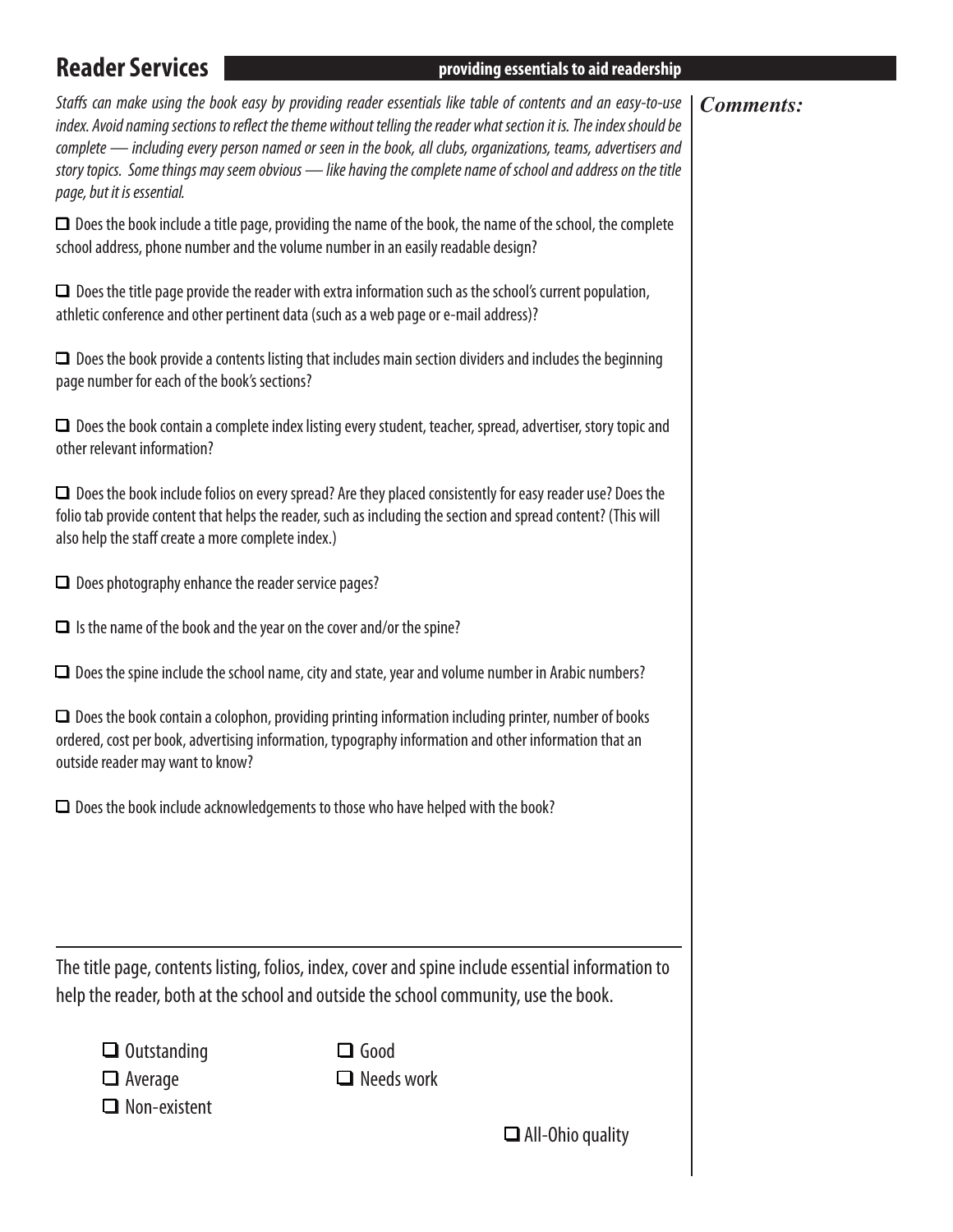### **1IPURTURES 1IPURE 2018 19:00 DETERMINIFTUPS ASSOCIATES AND LOCAL TO A PROPERTY ASSOCIATES AND LOCAL TO A PROPERTY OF A PROPERTY OF A PROPERTY OF A PROPERTY OF A PROPERTY OF A PROPERTY OF A PROPERTY OF A PROPERTY OF A PR**

### *Comments:*

*Arguably the most important part of the yearbook, photography is what readers look at* f*rst. The photography shows who was a part of the school that year, what part they played and provides memories of events and everyday occasions. In this day of digital images, there's little excuse for not shooting enough to get good photos. Action, reaction and emotion should be the mainstay of all candid photography. Technical quality is a must with rich colors and great contrast. Rules of composition should be used. Great cropping should be in evidence.* 

 $\Box$  Technical quality: Do photos have good contrast? Are they in focus? Do they have obvious centers of interest?

 $\Box$  Does each dominant photo or dominant photo grouping provide an anchor for the spread and keep the eye flowing around the spread? Is the content story-telling?

 $\Box$  Does each of the secondary photos tell a different story?

 $\Box$  Is there variety in content and shape of the photo? Is it obvious the spread was designed around the photos rather than photos being forced into pre-planned shapes?

 $\Box$  Are photographs taken from a variety of angles? Does the photographer shoot from above and below as well as from varying angles around the subject?

 $\Box$  Are cluttered backgrounds and merges avoided? Are horizons straight?

 $\Box$  Are the majority of photos action photos, capturing the emotional high of the event or moment?

 $\Box$  Are posed photos avoided?

 $\Box$  Are photos placed so they do not require flopping?

 $\Box$  Are a wide variety of people doing a wide variety of activities evident? Are photographs of yearbook staff members kept to a minimum?

 $\Box$  Are odd shapes avoided?

 $\Box$  Are the photos treated with integrity? If a photo is manipulated or posed for a purpose, is it labeled as a photo illustration?

Photographs have a clean, clear center of interest, and subjects look candid, natural and engaged in activity. Photos work together to tell the whole story. Photos are cropped tightly and avoid cluttered backgrounds. A variety of angles adds interest.

q  $\Box$  Good

 $\Box$  Average  $\Box$  Needs work  $\Box$  Non-existent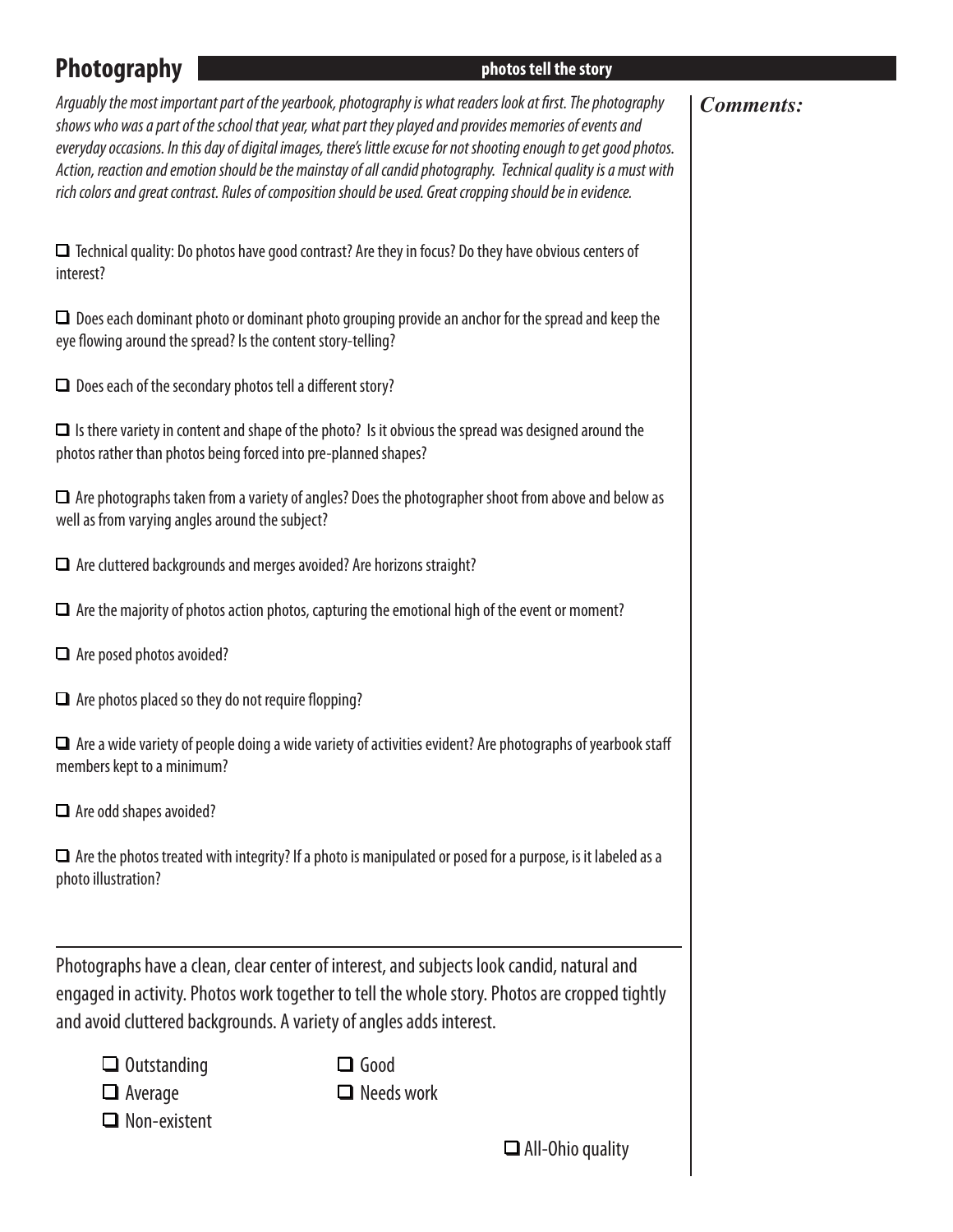### **Example 1 Algorithment Captions EFUBL EFUBLE 2 Algorithment Captions EFUBLE 2 Algorithment Captions EFUBLE 2 Algorithment Captions**

### *Comments:*

*While photos are the* f*rst attraction in yearbooks, the caption is the essential that makes each photo truly story telling and provides the information people won't remember in years to come. Captions should tell more than the obvious. They should tell what happened before and after the action captured in the photo. The caption should tell the meaning of the photo and should expand coverage beyond what is in the story. Captions should not repeat information in the story or other captions. Remember space is precious in yearbooks.* 

 $\Box$  Do captions avoid telling what is obvious in the photographs? Do they avoid repeating information already found in another caption or in the body copy?

 $\Box$  Do captions name everyone recognizable and involved in the photograph including opponents in sports photographs?

 $\Box$  Do captions supplement the story with details not included elsewhere without bogging down with unimportant minutia?

 $\Box$  Do captions include interesting information about a person or the action shown?

 $\Box$  Do most captions tell what is going on without stating the obvious, add additional relevant and specific interesting information and include a student quote?

 $\Box$  Are captions placed so that it is easy to tell what caption goes with what photo without verbal directions?

 $\Box$  Do captions provide some sort of visual-verbal link between the caption and the photo it identifies?

 $\Box$  Do sports captions include information about the game, the player or the result?

 $\Box$  Are the captions devoid of the writer's opinion?

 $\Box$  Are student quotes added to help tell the story and provide reaction?

 $\Box$  Do captions vary in the way they start? Has the writer avoided starting with names, -ing words or labels (the Spanish Club, the senior class, etc.)?

 $\Box$  Are captions written in present tense to tell what is happening in the photo and in past tense for additional information?

Captions are written in present tense when describing the action shown and past tense for additional and after-the-fact information. Captions use a variety of starts, add information not already in other captions or the story, and are written as tight mini-stories.

| $\Box$ Outstanding |
|--------------------|
| $\Box$ Average     |

 $\Box$  Good  $\Box$  Needs work

 $\Box$  Non-existent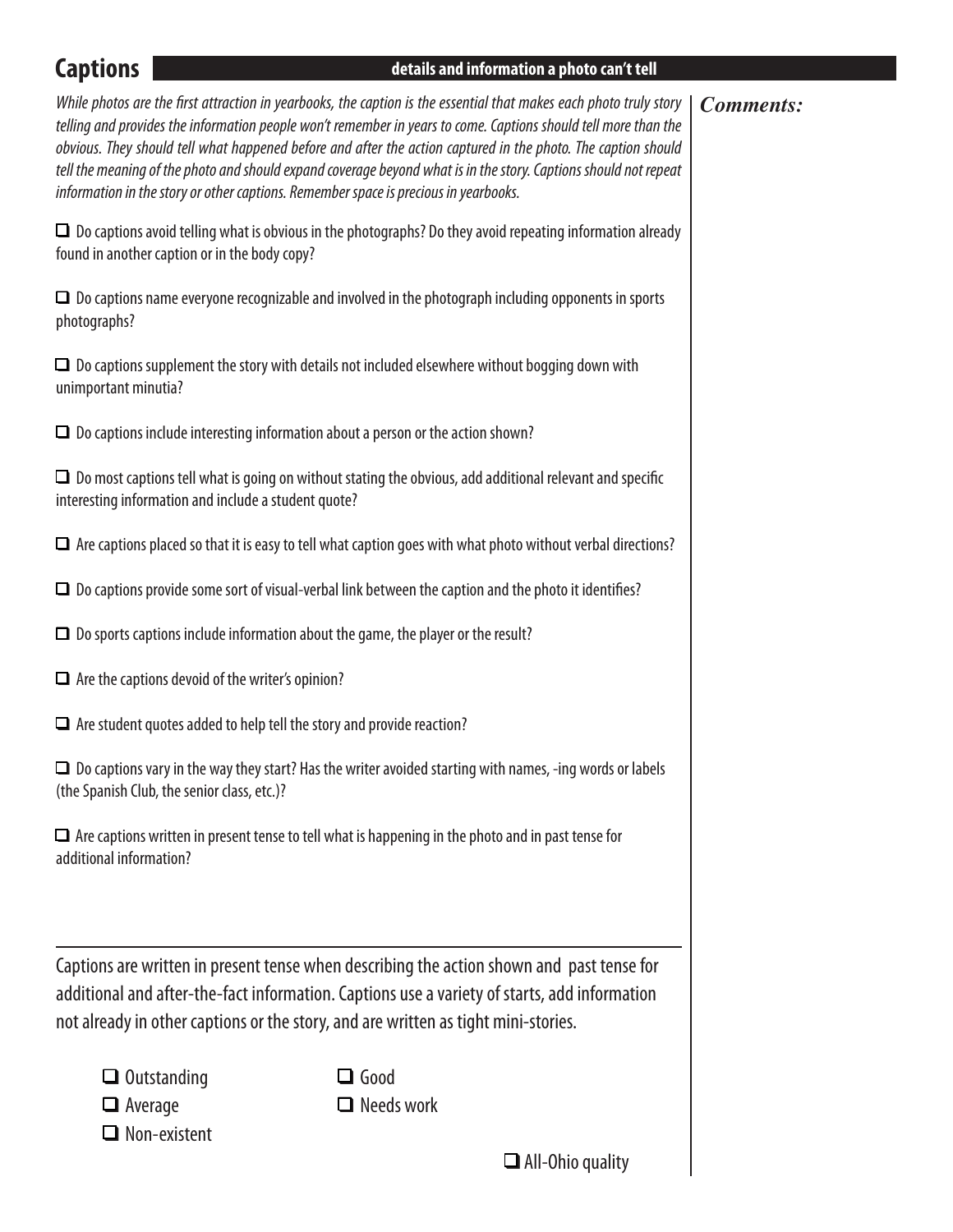| <b>Writing</b>                                                                                                                                                                                                                                                                                                                                                                           |                                                                                        | write or wrong                                                                                                                                                                                                                                                                                                                                         |                  |
|------------------------------------------------------------------------------------------------------------------------------------------------------------------------------------------------------------------------------------------------------------------------------------------------------------------------------------------------------------------------------------------|----------------------------------------------------------------------------------------|--------------------------------------------------------------------------------------------------------------------------------------------------------------------------------------------------------------------------------------------------------------------------------------------------------------------------------------------------------|------------------|
|                                                                                                                                                                                                                                                                                                                                                                                          | interviewing and observation. Stories need strong angles.                              | Yearbooks serve as the historical record of the year. No other book provides the events and emotions of the year<br>in vivid story-telling copy. The story of the year cannot be told through photos alone, even if you supplement<br>the photos with great captions. You must report and write journalistically. This reporting must be the result of | <b>Comments:</b> |
| without summarizing?                                                                                                                                                                                                                                                                                                                                                                     |                                                                                        | $\Box$ Are the stories descriptive, well-researched, orderly and unified? Do stories have a strong start and end                                                                                                                                                                                                                                       |                  |
|                                                                                                                                                                                                                                                                                                                                                                                          |                                                                                        | $\Box$ Do the stories reveal the emotions of the activity without being overly dramatic?                                                                                                                                                                                                                                                               |                  |
|                                                                                                                                                                                                                                                                                                                                                                                          |                                                                                        | $\Box$ Do feature stories have leads that pull readers in and make them want to read on?                                                                                                                                                                                                                                                               |                  |
|                                                                                                                                                                                                                                                                                                                                                                                          |                                                                                        | $\Box$ Do stories vary in the way they start, avoiding label leads, question leads and reference to the year?                                                                                                                                                                                                                                          |                  |
| $\Box$ Are there good, colorful student quotes that help tell the story and provide reaction while not re-stating<br>facts sprinkled through the story?                                                                                                                                                                                                                                  |                                                                                        |                                                                                                                                                                                                                                                                                                                                                        |                  |
| $\Box$ Does each quote employ the word "said" rather than "smiled," "commented" or "stated"? Do quotes stand<br>as their own paragraphs?                                                                                                                                                                                                                                                 |                                                                                        |                                                                                                                                                                                                                                                                                                                                                        |                  |
| $\Box$ Are paragraphs short, usually no more than 30 to 50 words? Does the writer start a new paragraph with<br>each new idea?                                                                                                                                                                                                                                                           |                                                                                        |                                                                                                                                                                                                                                                                                                                                                        |                  |
|                                                                                                                                                                                                                                                                                                                                                                                          | $\Box$ Has the writer's opinion been kept out of the story? Is generalization avoided? |                                                                                                                                                                                                                                                                                                                                                        |                  |
|                                                                                                                                                                                                                                                                                                                                                                                          | $\Box$ Is the story balanced and fair, giving all sides?                               |                                                                                                                                                                                                                                                                                                                                                        |                  |
| $\Box$ Are features written in past tense and generally third person? Are stories told in active voice?                                                                                                                                                                                                                                                                                  |                                                                                        |                                                                                                                                                                                                                                                                                                                                                        |                  |
|                                                                                                                                                                                                                                                                                                                                                                                          | $\Box$ Are detail and specifics included, helping bring the story to life?             |                                                                                                                                                                                                                                                                                                                                                        |                  |
| $\Box$ Are the words "many," "some," "few," "a lot," "others," "very" or "quite" and other non-specific general<br>words avoided? Have the words "this year" or the numeric year been avoided? Has use of the school name<br>and mascot been avoided except when needed for clarity? Remember your book is about your school and this<br>year, your reader doesn't need to be told that. |                                                                                        |                                                                                                                                                                                                                                                                                                                                                        |                  |
|                                                                                                                                                                                                                                                                                                                                                                                          | $\Box$ Has a stylebook been used consistently?                                         |                                                                                                                                                                                                                                                                                                                                                        |                  |
|                                                                                                                                                                                                                                                                                                                                                                                          |                                                                                        | $\Box$ Has the story been carefully edited? Has spell check been used? Are names spelled correctly?                                                                                                                                                                                                                                                    |                  |
|                                                                                                                                                                                                                                                                                                                                                                                          | student quotes. Use of a stylebook is evident.                                         | Copy tells the history of the year in specific detail and with colorful anecdotes and interesting                                                                                                                                                                                                                                                      |                  |
|                                                                                                                                                                                                                                                                                                                                                                                          | $\Box$ Outstanding<br>$\Box$ Average<br>$\Box$ Non-existent                            | $\Box$ Good<br>$\Box$ Needs work                                                                                                                                                                                                                                                                                                                       |                  |
|                                                                                                                                                                                                                                                                                                                                                                                          |                                                                                        | $\Box$ All-Ohio quality                                                                                                                                                                                                                                                                                                                                |                  |
|                                                                                                                                                                                                                                                                                                                                                                                          |                                                                                        |                                                                                                                                                                                                                                                                                                                                                        |                  |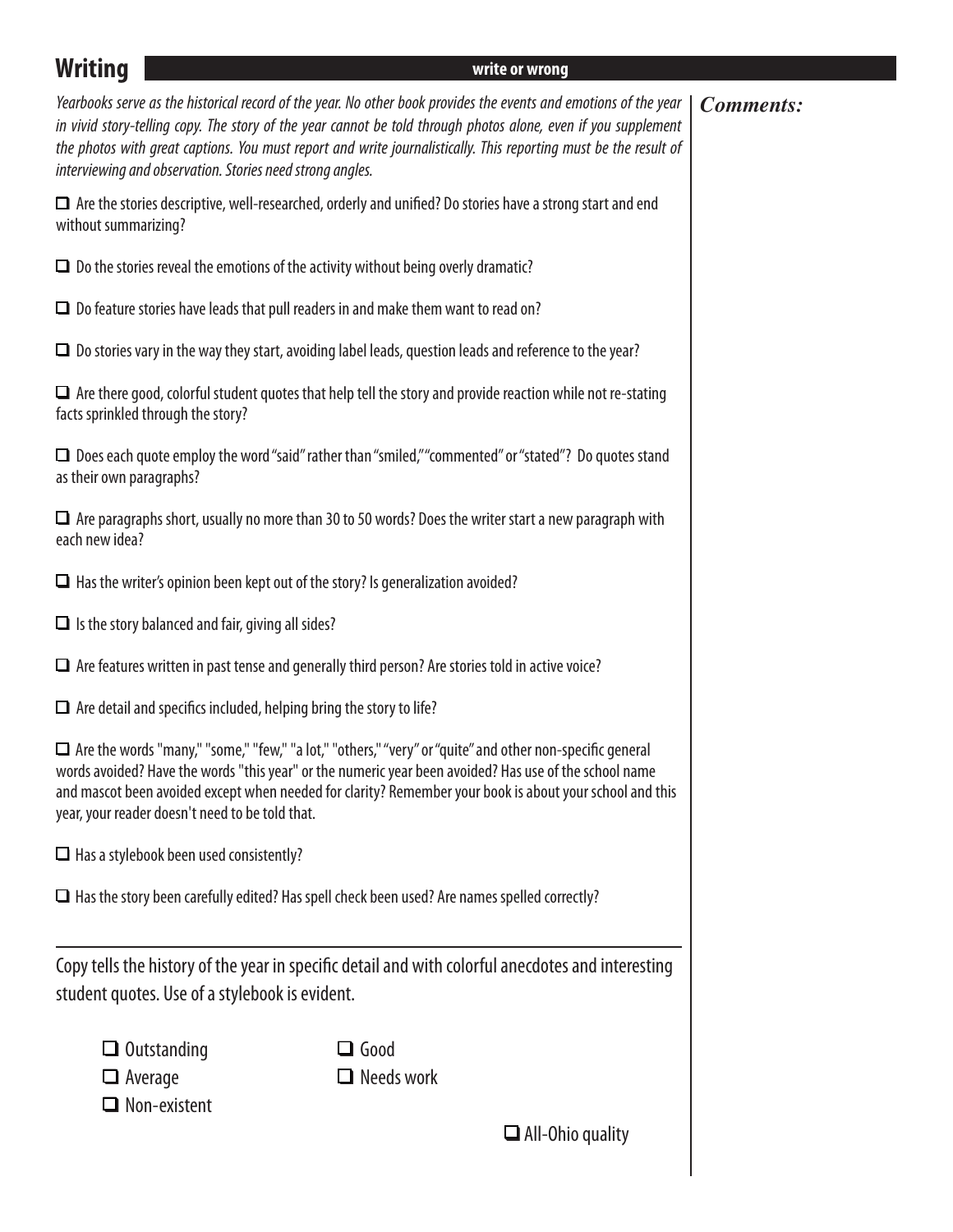### **FIEXALLINES III. CONTRACT CONTRACT CONTRACT CONTRACT CONTRACT CONTRACT CONTRACT CONTRACT CONTRACT CONTRACT CONTRACT CONTRACT CONTRACT CONTRACT CONTRACT CONTRACT CONTRACT CONTRACT CONTRACT CONTRACT CONTRACT CONTRACT CO**

### *Comments:*

*Headlines serve two purposes. First, they should attract the reader through content and second, they are a major component in design. We'll address the* f*rst one here. First of all, think of headlines as a two-part unit: a main headline and a secondary headline. The main headline can be clever and doesn't have to have a verb. The secondary is a short summary of the story focus and needs to be in present tense and have a verb. Headlines should set the mood of the story.*

 $\Box$  Are headline units made up of a main headline and secondary headline?

 $\Box$  Is the secondary headline written like a sentence without a period and is it in present tense?

 $\Box$  Does the main head grab the readers' attention and make them want to read on? Does the headline fit the mood of the story?

 $\Box$  Are headlines placed so they read into the copy or is there a graphic device that pulls the reader back to the start of the story after reading the headline?

 $\Box$  Is any portion of the headline "throwaway," meaning that its placement is such that the reader doesn't read it?

 $\Box$  Are headlines easy to read rather than being in a difficult-to-read font or in a color that hurts readability?

 $\Box$  Do headlines avoid editorializing and suggestive language?

 $\Box$  Has the writer avoided headlines that could be used for any year at any school? Examples are "Wrestlers" hit the mats " and "Swimmers make a splash." Has the writer avoided headlines written in foreign languages?

 $\Box$  Is the style and placement of the headline consistent throughout each section?

 $\Box$  Have headlines avoided the use of "a," "an" and "the"? Is the word "and" replaced with a comma? Have headlines avoided splitting phrases?

 $\Box$  Have headlines avoided the repetition of words or ideas?

 $\Box$  Have headlines avoided use of team names, club names and class names?

 $\Box$  When using quote marks, does the headline contain single quote marks instead of double quotes?

 $\Box$  Have headlines been carefully edited? Has spell check been used?

The main head grabs the readers' attention through the use of clever word play and striking statements while the secondary headline tells about the story. Headlines are readable, easy to follow, properly punctuated and placed to lead into the start of the story.

| $\Box$ Outstanding |
|--------------------|
| Average            |

 $\Box$  Good  $\Box$  Average  $\Box$  Needs work

 $\Box$  Non-existent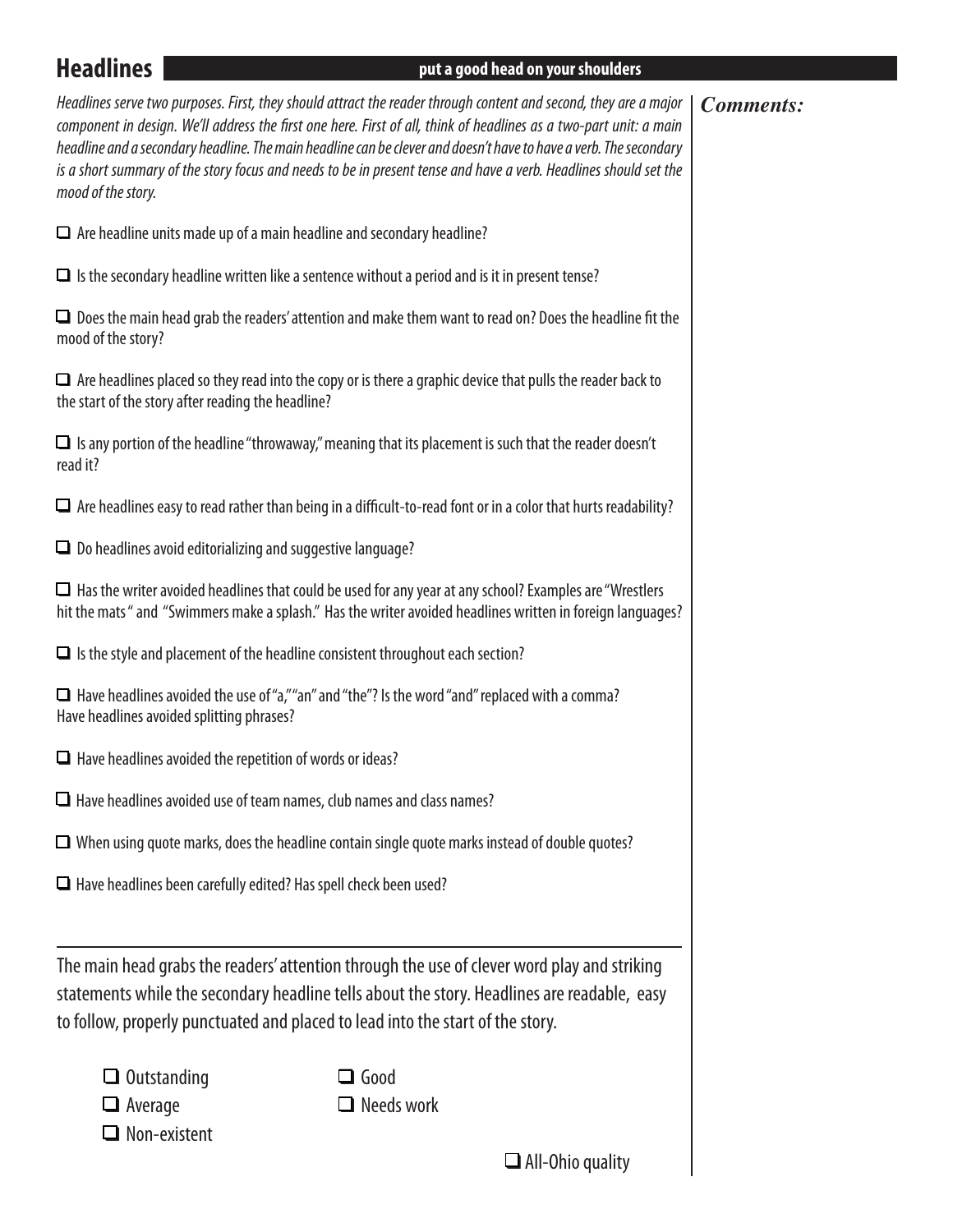# **Design Contract Contract Contract Contract Contract Contract Contract Contract Contract Contract Contract Contract Contract Contract Contract Contract Contract Contract Contract Contract Contract Contract Contract Contr**

|                                                                                                                                                                                                             | Design isn't just about placing photos correctly on the page or the graphics you may use to unify your book and give<br>it pizzazz. It is those things, but it is also how you use white space and typography and arrange the elements to<br>work together so the reader moves logically through the pages. Even as design changes, some things remain true:<br>you need a dominant element, spreads should be designed as one unit, and reader friendliness is first and foremost. | <b>Comments:</b> |
|-------------------------------------------------------------------------------------------------------------------------------------------------------------------------------------------------------------|-------------------------------------------------------------------------------------------------------------------------------------------------------------------------------------------------------------------------------------------------------------------------------------------------------------------------------------------------------------------------------------------------------------------------------------------------------------------------------------|------------------|
|                                                                                                                                                                                                             | $\Box$ Does each section have its own unique look or has the book adopted a whole book look?                                                                                                                                                                                                                                                                                                                                                                                        |                  |
| page rather than bouncing helter-skelter from busy element to busy element?                                                                                                                                 | $\Box$ Is there a dominant element that is an anchor for readers? Does the reader's eye flow naturally around the                                                                                                                                                                                                                                                                                                                                                                   |                  |
|                                                                                                                                                                                                             | $\Box$ Are spreads distinctive and uncluttered? Is white space planned rather than looking like holes in the spread?                                                                                                                                                                                                                                                                                                                                                                |                  |
| $\Box$ Are scatter stories and other extras designed to be a part of the spread?                                                                                                                            |                                                                                                                                                                                                                                                                                                                                                                                                                                                                                     |                  |
|                                                                                                                                                                                                             | $\Box$ Does typography employ a few complementary fonts? Are fonts repeated on the spread and within a<br>section to make them a consistent part of the overall design? Are typefaces readable and legible?                                                                                                                                                                                                                                                                         |                  |
| and easy to read? (Stories are generally 9 to 11 point and captions 6 to 8 point.)                                                                                                                          | $\Box$ Are stories and captions within a section consistent in type size and leading? Are they attractive, appealing                                                                                                                                                                                                                                                                                                                                                                |                  |
|                                                                                                                                                                                                             | $\Box$ Is color used well and repeated on the spread to seem planned? Have all-color backgrounds been avoided?                                                                                                                                                                                                                                                                                                                                                                      |                  |
| $\Box$ Has the designer avoided graphics and backgrounds that distract from content?                                                                                                                        |                                                                                                                                                                                                                                                                                                                                                                                                                                                                                     |                  |
| $\Box$ Does each section effectively use graphics to provide a distinctive but uncluttered look? Are fundamental<br>design principles (proportion, balance, harmony, contrast, sequence, unity) emphasized? |                                                                                                                                                                                                                                                                                                                                                                                                                                                                                     |                  |
|                                                                                                                                                                                                             | $\Box$ Are margins consistent and sufficient? Does white space help create contrast and showcase design?                                                                                                                                                                                                                                                                                                                                                                            |                  |
| illustrative presentation?                                                                                                                                                                                  | $\Box$ Are graphic effects well-planned and executed, adding to the presentation? Unless intentionally<br>otherwise, is there one visual center of interest per spread: photograph, typographical presentation or                                                                                                                                                                                                                                                                   |                  |
|                                                                                                                                                                                                             | $\Box$ Are there multiple entry points? Are reader's eyes pulled to the caption through a graphic or other lead-in?                                                                                                                                                                                                                                                                                                                                                                 |                  |
| consistently?                                                                                                                                                                                               | $\Box$ Are advertisements designed to appeal to the student audience? Are ads clearly separated and sized                                                                                                                                                                                                                                                                                                                                                                           |                  |
|                                                                                                                                                                                                             | The design of the spread encourages readers to enter the page through a dominant element<br>and moves them around the page skillfully. Fonts, graphics, and photos contribute to an<br>uncluttered contemporary or classic design rather than a hodge-podge of unrelated pieces.                                                                                                                                                                                                    |                  |
|                                                                                                                                                                                                             |                                                                                                                                                                                                                                                                                                                                                                                                                                                                                     |                  |
| $\Box$ Outstanding<br>$\Box$ Average                                                                                                                                                                        | $\Box$ Good<br>$\Box$ Needs work                                                                                                                                                                                                                                                                                                                                                                                                                                                    |                  |
| $\Box$ Non-existent                                                                                                                                                                                         |                                                                                                                                                                                                                                                                                                                                                                                                                                                                                     |                  |
|                                                                                                                                                                                                             | $\Box$ All-Ohio quality                                                                                                                                                                                                                                                                                                                                                                                                                                                             |                  |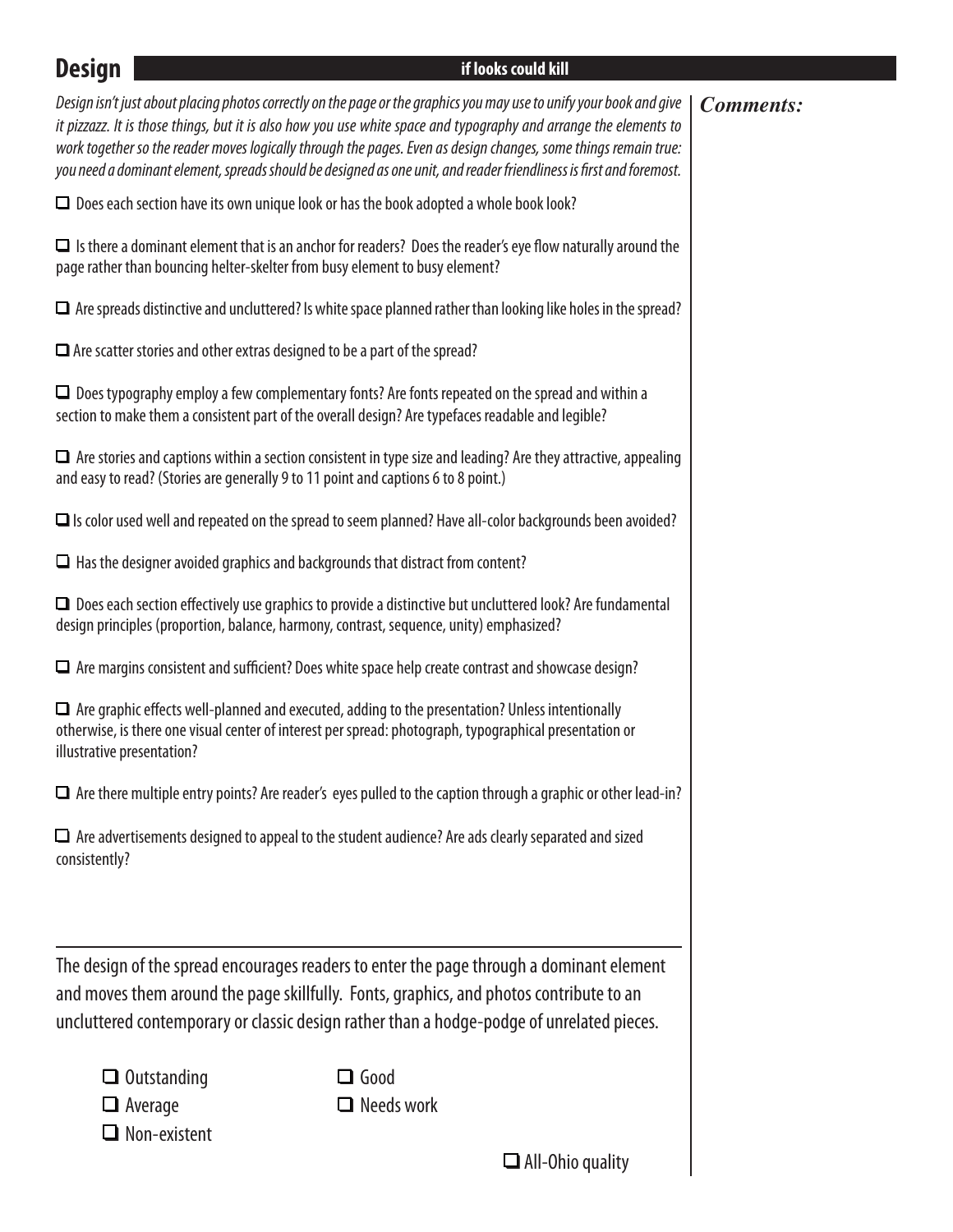old story?

**Experiment Coverage Coverage** *Coverage It's what's inside that counts The easiest way to determine what a book's content will be is to look at last year's book. It's also the most boring. Great sta*f*s look for new topics, new angles, new ways to tell the same old stories that really are di*f*erent. Homecoming must be included but don't do it the same old way. Perhaps tell the stories of how people found dates or how the injured player cheered his teammates on from the sidelines. Look for the new angle or new idea.*  $\Box$  Does coverage show students lives in school? Does coverage show how students live outside of school such as after-school jobs, service, recreational sports, and hobbies?  $\Box$  Are a wide variety of people included in the book? Has overuse of the yearbook staff members and select students been avoided?  $\Box$  Are everyday activities and items included as well as major events?  $\Box$  Does the book reflect the diversity of the school?  $\Box$  Does the coverage reflect real-life experiences of teens in a mature and responsible way?  $\Box$  Do pages attract readers through feature coverage?  $\Box$  Is story content expanded by use of secondary coverage? For example, a spread on music could include a sidebar called "What's on your iPod?" or settings on a radio face could act as an infographic showing the percentage of students who listen to diferent stations.  $\Box$  Is story-telling an important part of the coverage?  $\Box$  Are complete scoreboards with scores, place out of the total for invitationals and season win-loss record included for each team? Are additional statistics, like district and state records or post-season play, included for each team?  $\Box$  Does academic coverage show students learning rather than teachers teaching?  $\Box$  Are names in the people section written with first name first, and do teacher identifications include specifc classes taught and clubs or sports they advise/coach?  $\Box$  Has organization coverage avoided goals and purposes? Has academic coverage avoided telling the same  $\Box$  Has staff found a new way to create a section or cover an aspect of school life? Examples might be academics from A to Z or a calendar approach. *Comments:* Coverage refects the diversity of the school and shows a variety of students in and out of school in all parts of the book. The staff has looked for new ways to tell the same stories and has found new stories that aren't covered yearly.  $\Box$  Outstanding  $\Box$  Good  $\Box$  Average  $\Box$  Needs work  $\Box$  Non-existent